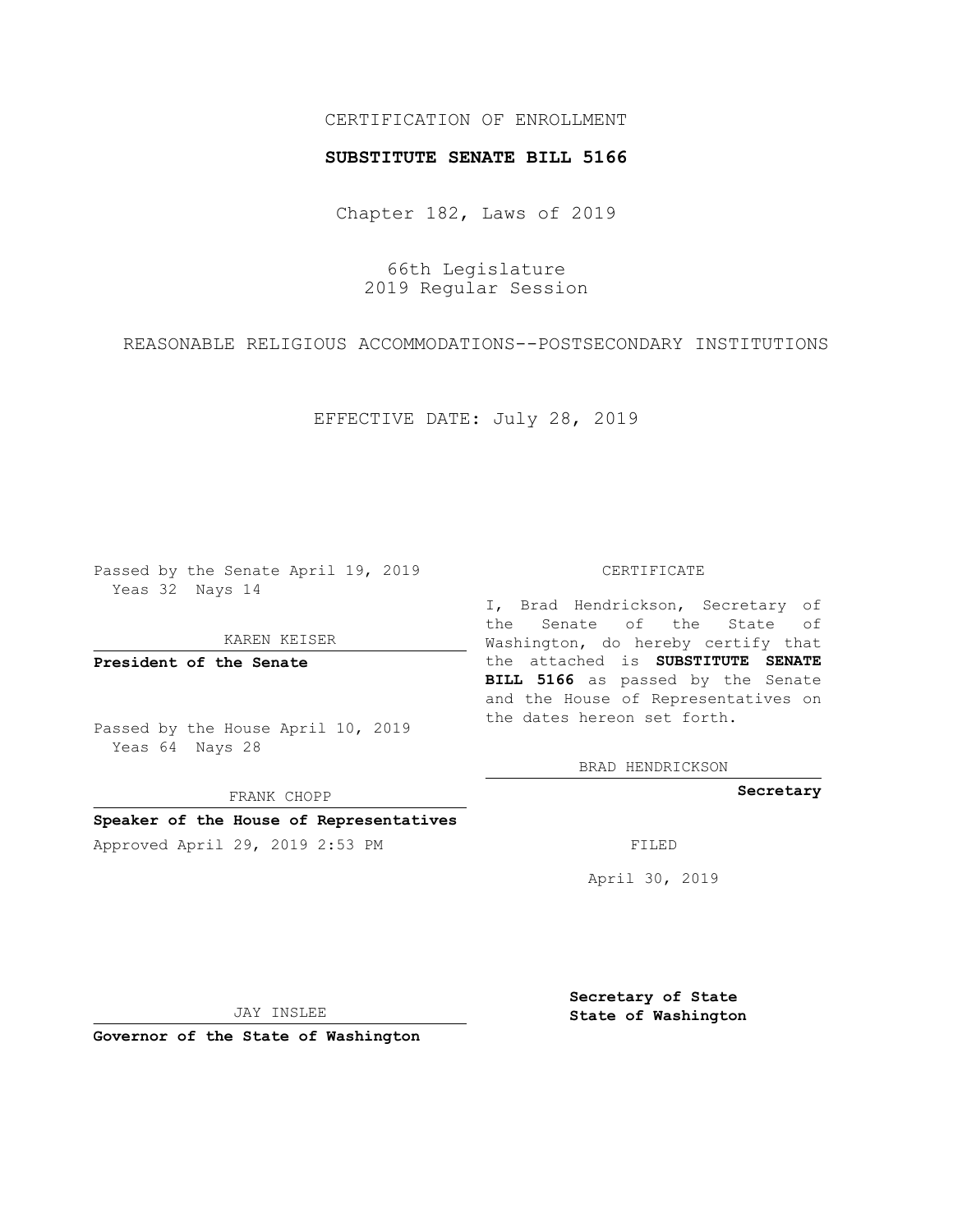### **SUBSTITUTE SENATE BILL 5166**

AS AMENDED BY THE HOUSE

Passed Legislature - 2019 Regular Session

# **State of Washington 66th Legislature 2019 Regular Session**

**By** Senate Higher Education & Workforce Development (originally sponsored by Senators Hasegawa, Carlyle, Frockt, Palumbo, and Nguyen)

READ FIRST TIME 01/31/19.

 AN ACT Relating to providing religious accommodations for students at postsecondary educational institutions during exams or other requirements to successfully complete a program; amending RCW 28B.10.039; adding a new chapter to Title 28B RCW; and recodifying 5 RCW 28B.10.039.

6 BE IT ENACTED BY THE LEGISLATURE OF THE STATE OF WASHINGTON:

7 **Sec. 1.** RCW 28B.10.039 and 2014 c 168 s 4 are each amended to 8 read as follows:

 ((Institutions of higher education)) (1) Postsecondary educational institutions must develop policies to accommodate student 11 absences ((for up to two days per academic year,)) to allow students to take holidays for reasons of faith or conscience or for organized activities conducted under the auspices of a religious denomination, church, or religious organization, so that students' grades are not 15 adversely impacted by the absences.

 (2) The institution's policy must require faculty to reasonably 17 accommodate students who, due to the observance of religious holidays, expect to be absent or endure a significant hardship during certain days of the course or program. "Reasonably accommodate" means coordinating with the student on scheduling examinations or other 21 activities necessary for completion of the program and includes

p. 1 SSB 5166.SL